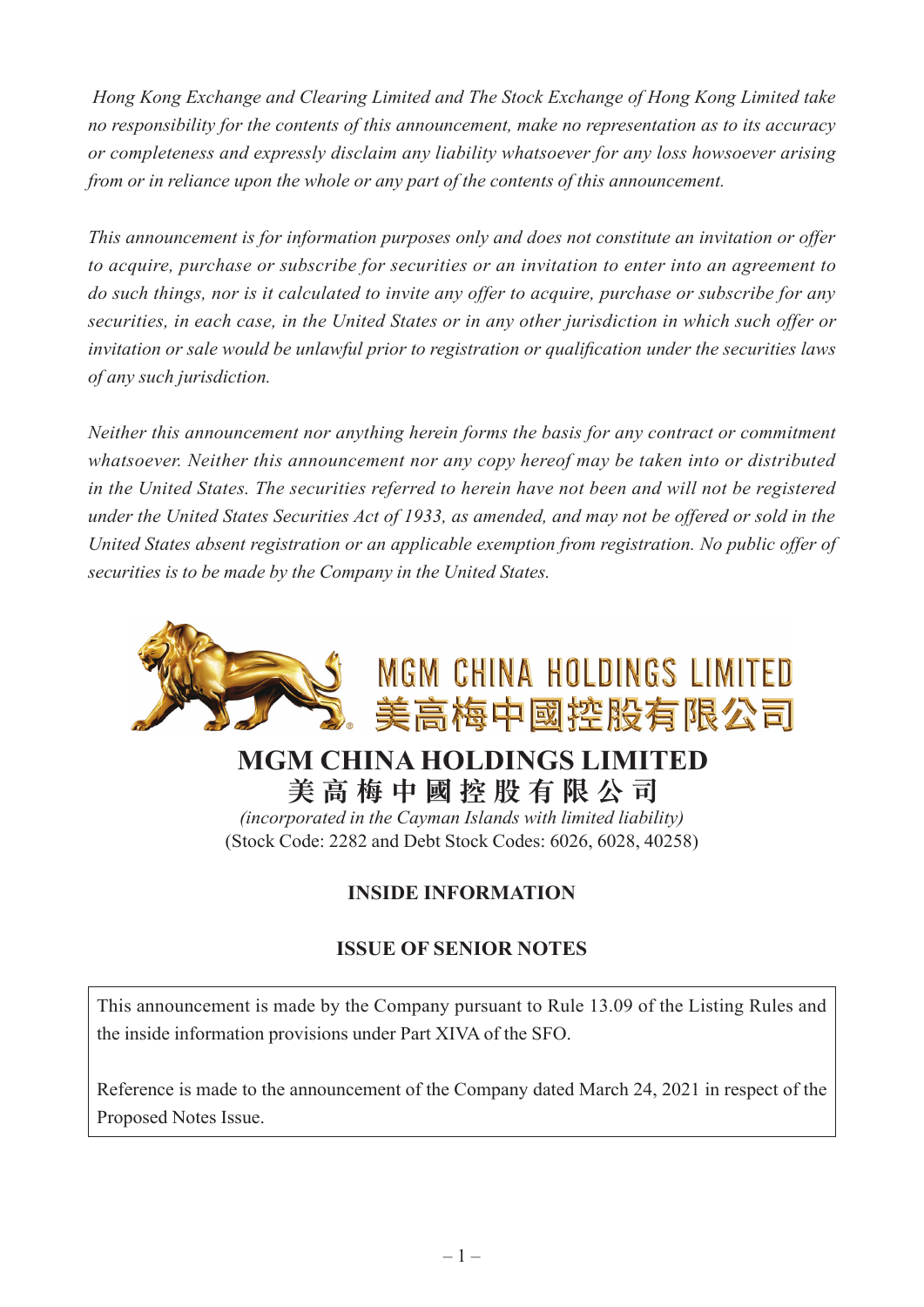The Board is pleased to announced that on March 25, 2021 (New York time), the Company entered into the Purchase Agreement with BofA Securities, Inc., Bank of China Limited, Macau Branch and Industrial and Commercial Bank of China (Macau) Limited as the Representatives and the other Initial Purchasers in connection with the issue of US\$750 million in aggregate principal amount of 4.75% senior notes due February 1, 2027.

The Company estimates that the net proceeds from the offering of the Notes will be approximately HK\$5,743 million, or US\$741 million, after deducting the original issue discounts of the Initial Purchasers and other estimated offering expenses payable by the Company. The Company intends to use the net proceeds from the offering of the Notes to repay a portion of the amounts outstanding under the Revolving Credit Facility and for general corporate purposes.

The Company proposes to seek a listing of the Notes on the Stock Exchange by way of debt issues to Professional Investors only and has received an eligibility letter from the Stock Exchange for the listing of the Notes. Admission of the Notes to the Stock Exchange and quotation of any Notes on the Stock Exchange is not to be taken as an indication of the merits of the Company, the Group or the Notes.

Satisfaction of the obligations of the parties pursuant to the Purchase Agreement is subject to the fulfilment, or waiver, of the conditions precedent set out therein. In addition, the Purchase Agreement may be terminated under certain circumstances set out therein.

**As the obligations of the parties pursuant to the Purchase Agreement may or may not proceed to completion, shareholders and investors of the Company and prospective investors are reminded to exercise caution when dealing in the securities of the Company.**

This announcement is made by the Company pursuant to Rule 13.09 of the Listing Rules and the inside information provisions under Part XIVA of the SFO.

Reference is made to the announcement of the Company dated March 24, 2021 in respect of the Proposed Notes Issue. The Board is pleased to announce that on March 25, 2021 (New York time), the Company entered into the Purchase Agreement with BofA Securities, Inc., Bank of China Limited, Macau Branch and Industrial and Commercial Bank of China (Macau) Limited as the Representatives, and the other Initial Purchasers in connection with the issue of US\$750 million in the aggregate principal amount of 4.75% senior notes due February 1, 2027.

In relation to the Proposed Notes Issue, BofA Securities, Inc., Bank of China Limited, Macau Branch, Industrial and Commercial Bank of China (Macau) Limited have been appointed as the joint global coordinators and joint bookrunners and Bank of Communications Co., Ltd. Macau Branch, BNP Paribas<sup>1</sup>, SMBC Nikko Securities America, Inc., UBS AG Hong Kong Branch<sup>2</sup>,

<sup>&</sup>lt;sup>1</sup> BNP Paribas is a public limited company (société anonyme) incorporated in France. The liability of its members is limited.

<sup>&</sup>lt;sup>2</sup> UBS AG is incorporated in Switzerland with limited liability.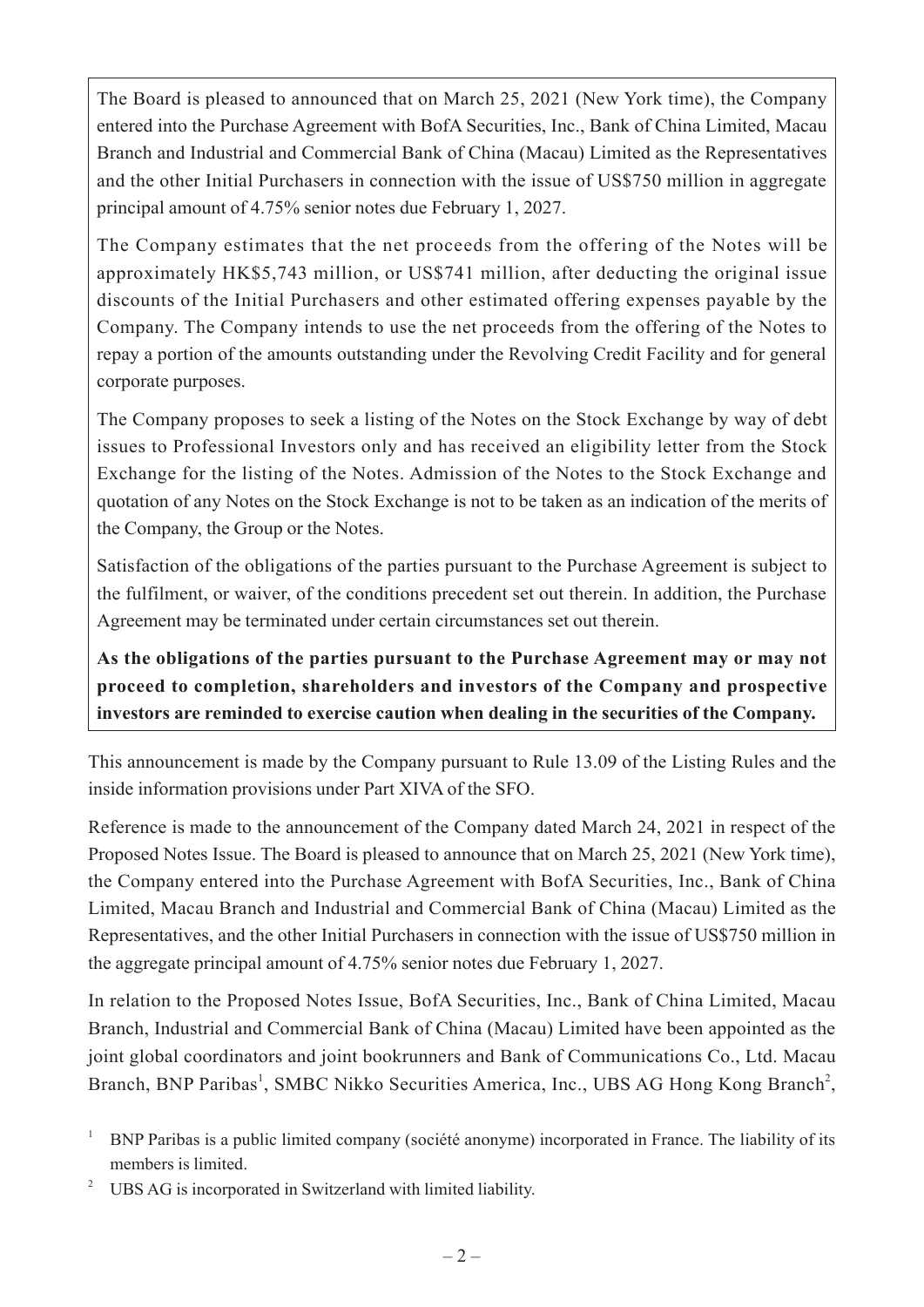Barclays Capital Inc., Banco Nacional Ultramarino, SA, Deutsche Bank AG, Singapore Branch, J.P. Morgan Securities plc, Scotia Capital (USA) Inc., China Construction Bank Corporation, Macau Branch, China International Capital Corporation Hong Kong Securities Limited and Union Gaming Securities Asia Ltd have been appointed as joint bookrunners.

#### **THE PURCHASE AGREEMENT**

Date: March 25, 2021 (New York time)

#### **Parties**

- (i) the Company;
- (ii) BofA Securities, Inc., Bank of China Limited, Macau Branch and Industrial and Commercial Bank of China (Macau) Limited, as the Representatives; and
- (iii) the other Initial Purchasers.

The Notes have not been and will not be registered under the U.S. Securities Act, or the securities laws of any other jurisdiction, and are being offered and sold in the United States only to qualified institutional buyers in reliance on Rule 144A under the U.S. Securities Act, and outside the United States to non-U.S. persons in reliance on Regulation S under the U.S. Securities Act, and in accordance with any other applicable laws. The Notes will not be offered to the public in Hong Kong.

#### **Principal terms of the Notes**

| Issuer                      |                    | the Company                                                                                                                                                                                                                                                                            |
|-----------------------------|--------------------|----------------------------------------------------------------------------------------------------------------------------------------------------------------------------------------------------------------------------------------------------------------------------------------|
| Aggregate principal amount  | $\mathbb{Z}^{n+1}$ | US\$750 million                                                                                                                                                                                                                                                                        |
| Offering price              | t.                 | 99.97% of the principal amount of the Notes                                                                                                                                                                                                                                            |
| Issue date                  |                    | March 31, 2021 (New York time)                                                                                                                                                                                                                                                         |
| Interest rate               |                    | 4.75% per annum, payable semi-annually in arrears on<br>February 1 and August 1 of each year, except that the first<br>payment of interest, to be made on February 1, 2022, will<br>be in respect of the period from and including March 31,<br>2021 to but excluding February 1, 2022 |
| Maturity date               | ÷                  | February 1, 2027                                                                                                                                                                                                                                                                       |
| First interest payment date | ÷                  | February 1, 2022                                                                                                                                                                                                                                                                       |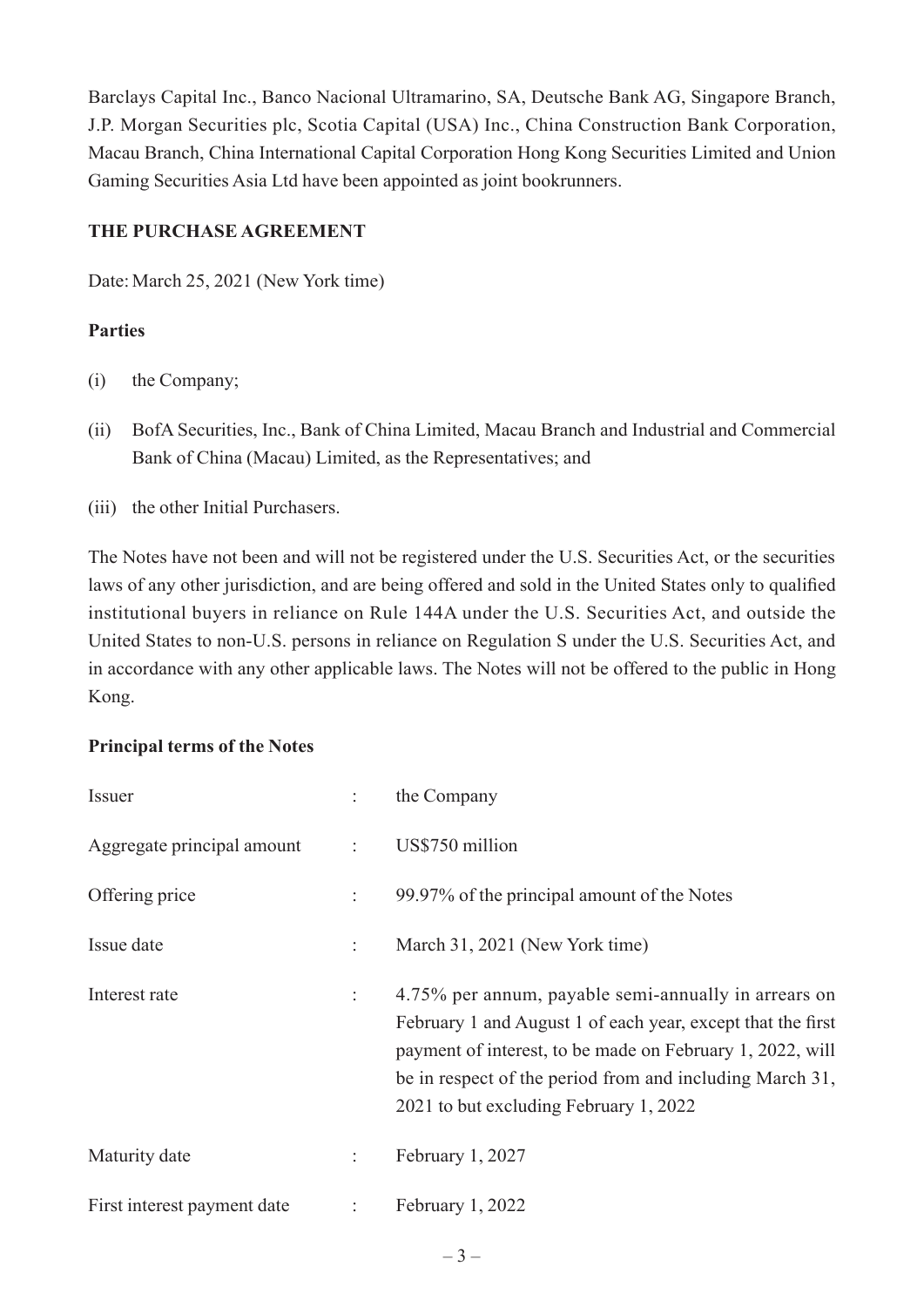#### **Ranking of the Notes**

The Notes will be general unsecured obligations of the Company and will (1) rank equally in right of payment with all of the Company's existing and future senior unsecured indebtedness, including the Existing Notes and amounts outstanding under our Revolving Credit Facility and our Second Revolving Credit Facility; (2) rank senior to all of the Company's future subordinated indebtedness, if any; (3) be effectively subordinated to all of the Company's future secured indebtedness to the extent of the value of the assets securing such debt; and (4) be structurally subordinated to all existing and future obligations of the Company's subsidiaries.

#### **Redemption**

#### *Optional Redemption*

At its option, the Company may redeem the Notes, in whole or in part, at any time or from time to time prior to their stated maturity.

The redemption price for the Notes that are redeemed before February 1, 2024 will be equal to the greater of (a) 100% of the principal amount of the Notes to be redeemed and (b) a "make-whole" amount as determined by an independent investment banker in accordance with the terms of the Indenture, plus accrued and unpaid interest, if any, and additional amounts, if any, to, but not including, the redemption date. Prior to February 1, 2024, the Company may also redeem up to 35% of the aggregate principal amount of the Notes with the net cash proceeds from certain equity offerings. On or after February 1, 2024, the Company may redeem the Notes, in whole or in part, at a premium declining ratably to zero, plus accrued and unpaid interest, if any, and additional amounts, if any, to, but not including, the redemption date.

#### *Redemption for Tax Reasons*

All payments under or with respect to the Notes will be made without withholding or deduction for any taxes or other governmental charges, except to the extent required by law. If withholding or deduction is required by law, subject to certain exceptions, the Company will pay additional amounts so that the net amount received is no less than the amount that would have been received in the absence of such withholding or deduction.

The Company may redeem the Notes in whole, but not in part, at any time, upon giving prior notice, if certain changes in tax law impose certain withholding taxes on amounts payable on the Notes, and, as a result, the Company is required to pay additional amounts with respect to such withholding taxes. If the Company exercises such redemption right, it must pay the holders of Notes a price equal to 100% of the principal amount of the Notes plus accrued and unpaid interest and additional amounts, if any, to, but not including the date of redemption.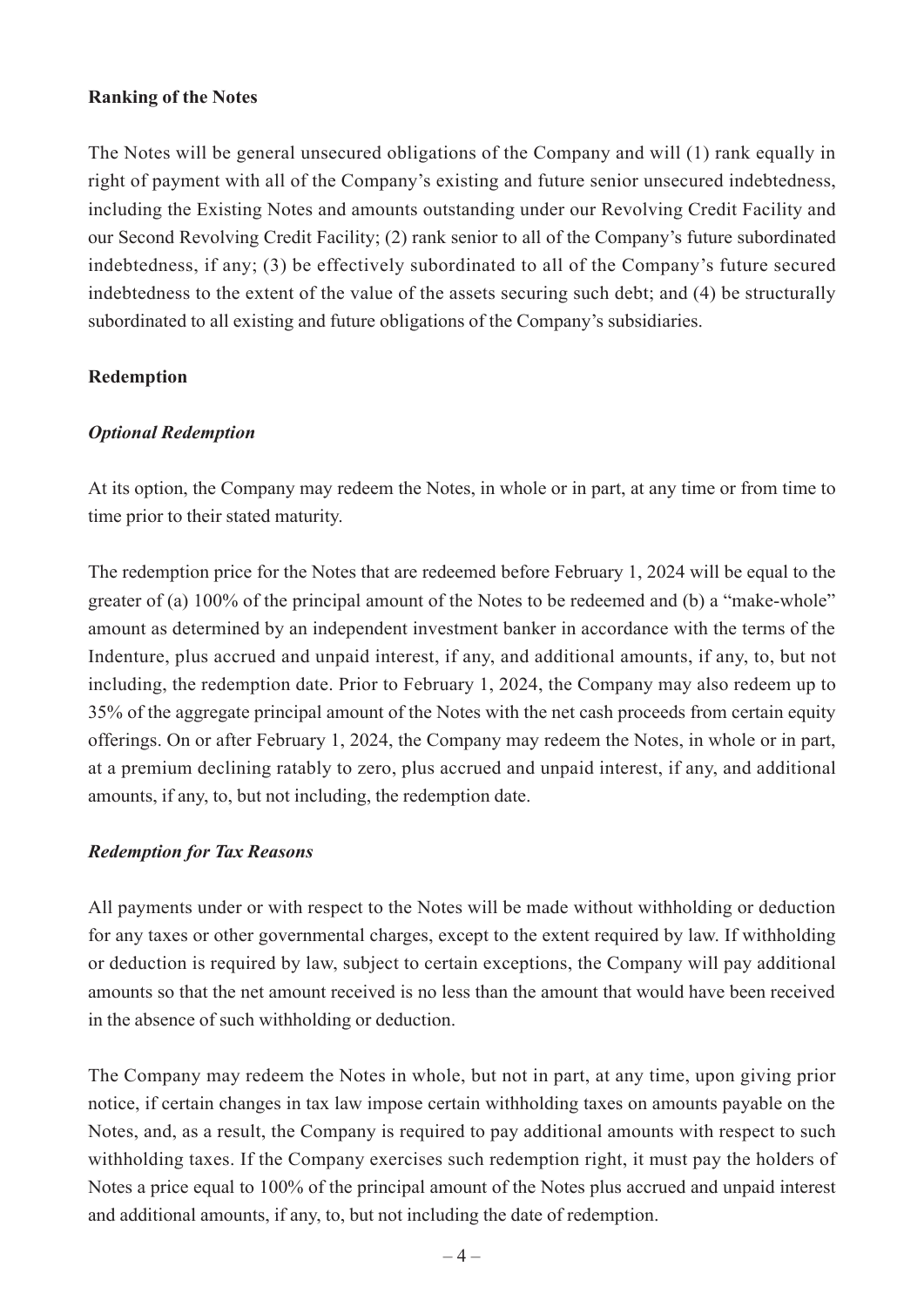#### *Gaming Redemption*

The Indenture grants the Company the power to redeem certain Notes if any Gaming Authority requires that a person who is a holder or the beneficial owner of such Notes be licensed, qualified or found suitable under applicable gaming laws and such holder or beneficial owner, as the case may be, fails to apply or become licensed or qualified within the required time period or is found unsuitable.

#### **Repurchase at the option of the holders of the Notes for change of control**

If the Company experiences both a change of control and a ratings event, each holder of the Notes will have the right to require the Company to repurchase all or any part of that holder's Notes at 101% of their principal amount plus accrued and unpaid interest, if any, and any additional amount, if any, to, but not including the date of such repurchase in accordance with the terms of the Indenture. The circumstances that will constitute a change of control include the occurrence of any of the following:

- (1) the direct or indirect sale, transfer, conveyance or other disposition (other than by way of merger or consolidation), in one or a series of related transactions, of all or substantially all of the properties or assets of the Company and its subsidiaries, taken as a whole, to any "person" (as that term is used in Section 13(d)(3) of the United States Securities Exchange Act of 1934, as amended), other than to MGM Resorts International or a related party thereof as described in the Indenture;
- (2) the adoption of a plan relating to the liquidation or dissolution of the Company or any successor thereto;
- (3) the consummation of any transaction (including, without limitation, any merger or consolidation) the result of which is that any "person" (as defined in clause (1) above), other than MGM Resorts International and any of its related parties (as described in the Indenture) becomes the beneficial owner, directly or indirectly, of more than 50% of the outstanding voting stock of the Company, measured by voting power rather than number of equity interests; or
- (4) the first day on which the Company ceases to own, directly or indirectly, at least 60% of the outstanding equity interests of (and at least a 60% economic interest in) MGM Grand Paradise Limited.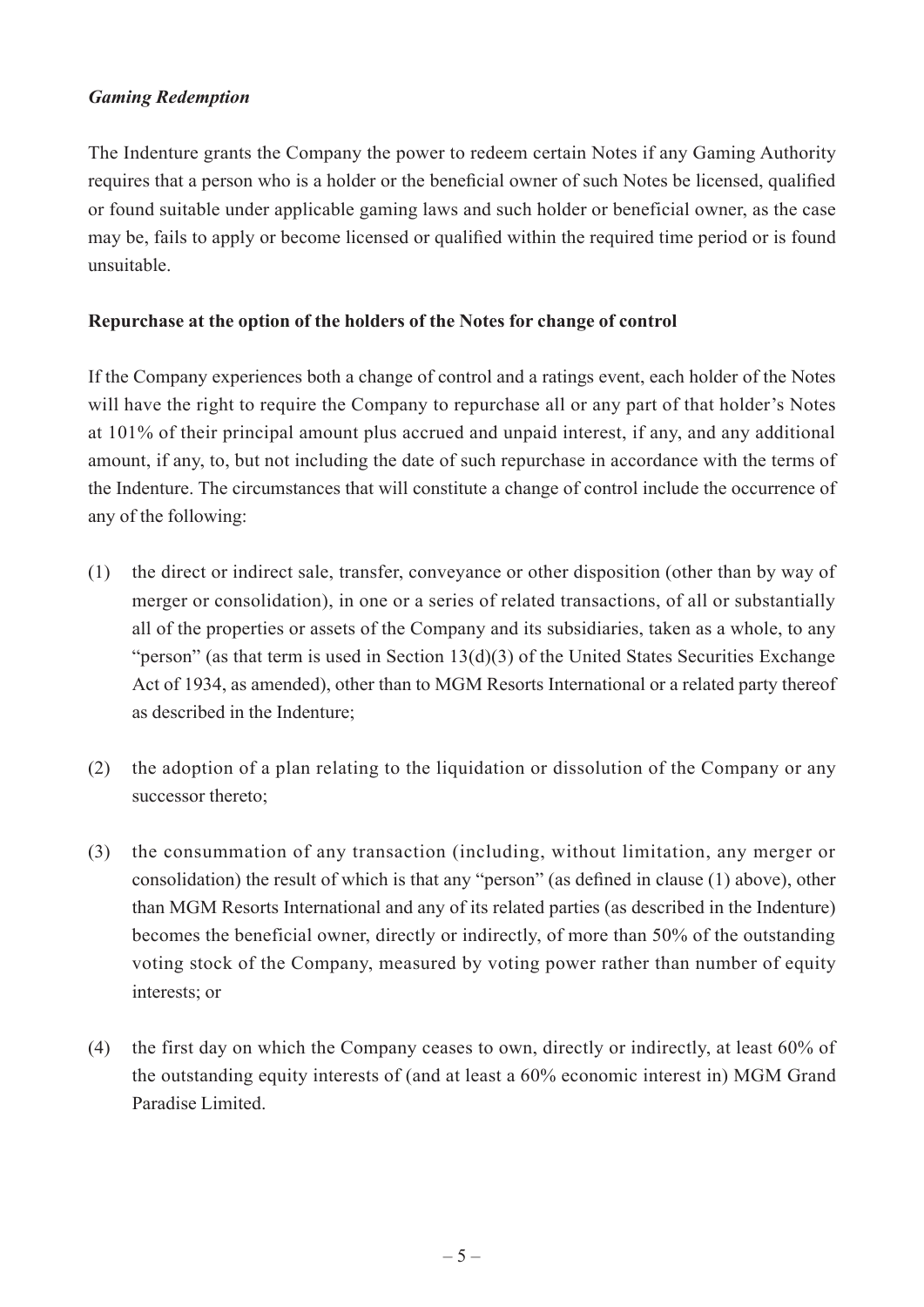#### **Special Put Option**

Upon the occurrence of (1) any event after which none of the Company or any of its subsidiaries has such licenses, concessions, subconcessions or other permits or authorizations as are necessary for the Company and its subsidiaries to own or manage casino or gaming areas or operate casino games of fortune and chance in Macau in substantially the same manner and scope as the Company and its subsidiaries are entitled to at the issue date, for a period of ten consecutive days or more, and such event has a material adverse effect on the financial condition, business, properties, or results of operations of the Company and its subsidiaries, taken as a whole; or (2) the termination, rescission, revocation or modification of any gaming license which has had a material adverse effect on the financial condition, business, properties, or results of operations of the Company and its subsidiaries, taken as a whole, excluding any termination or rescission resulting from or in connection with any renewal, tender or other process conducted by the Macau government in connection with the granting or renewal of any gaming license; provided that such renewal, tender or other process results in the granting or renewal of the relevant gaming license, each holder of the Notes will have the right to require the Company to repurchase all or any part of such holder's Notes at a purchase price in cash equal to 100% of the principal amount thereof, plus accrued and unpaid interest, if any, and additional amounts, if any, to, but not including the date of repurchase.

#### **Covenants**

The Notes and the Indenture will limit the Company's ability to, among other things, whether directly or indirectly:

- (1) consolidate or merge with or into another person (whether or not the Company is the surviving entity); or
- (2) sell, assign, transfer, convey or otherwise dispose of all or substantially all of the properties or assets of the Company and its subsidiaries, taken as a whole, in one or more related transactions, to another person.

For the avoidance of doubt, a pledge, mortgage, charge, lien, encumbrance, hypothecation or grant of any other security interest on an asset or property shall not be considered as a sale, assignment, transfer, conveyance or disposal of such asset or property.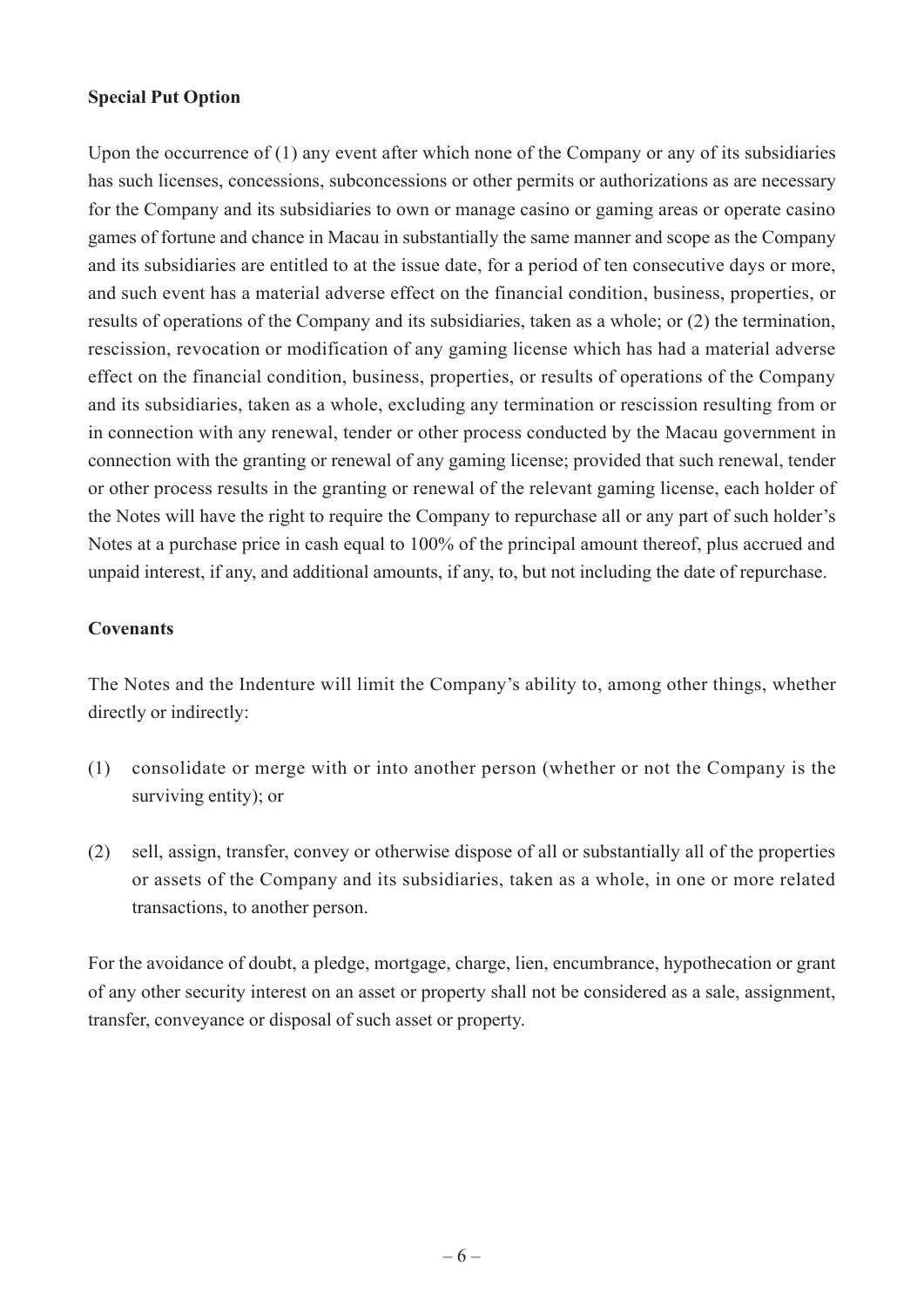#### **Events of Default**

The events of default under the Notes include, among others:

- (1) default for 30 days in the payment when due of interest on the Notes;
- (2) default in the payment when due (at maturity, upon redemption, repurchase or otherwise) of the principal of, or premium, if any, on the Notes;
- (3) failure by the Company to comply with (a) any payment obligations (including, without limitation, obligations as to the timing or amount of such payments) at the option of the holders of the Notes upon certain change of control events or special put option events as described in the Indenture; or (b) the covenant relating to merger, consolidation or sale of assets;
- (4) failure by the Company for 60 days after receipt of written notice from the Trustee or the holders of at least 25% in aggregate principal amount of the Notes then outstanding voting as a single class to comply with any of the other agreements in the Indenture not identified in clauses  $(1)$ ,  $(2)$  or  $(3)$  above;
- (5) default under any mortgage, indenture or instrument under which there may be issued or by which there may be secured or evidenced any indebtedness for money borrowed by the Company or any of its subsidiaries (or the payment of which is guaranteed by the Company or any of its subsidiaries), whether such indebtedness or guarantee existed on the date of the Indenture, or is created after the date of the Indenture, if that default results in the acceleration of such indebtedness prior to its express maturity, and, in each case, the principal amount of any such indebtedness, together with the principal amount of any other such indebtedness the maturity of which has been so accelerated, aggregates US\$50.0 million or more (or the dollar equivalent thereof), if such acceleration is not annulled within 30 days after written notice as provided in the Indenture;
- (6) failure by the Company or any of its significant subsidiaries to pay final non-appealable judgments (not paid or covered by insurance as to which the relevant insurance company has not denied responsibility) rendered against the Company or any significant subsidiary aggregating in excess of US\$50.0 million (or the dollar equivalent thereof), which judgments are not paid, bonded, discharged or stayed for a period of 60 days; and
- (7) certain events of bankruptcy or insolvency described in the Indenture.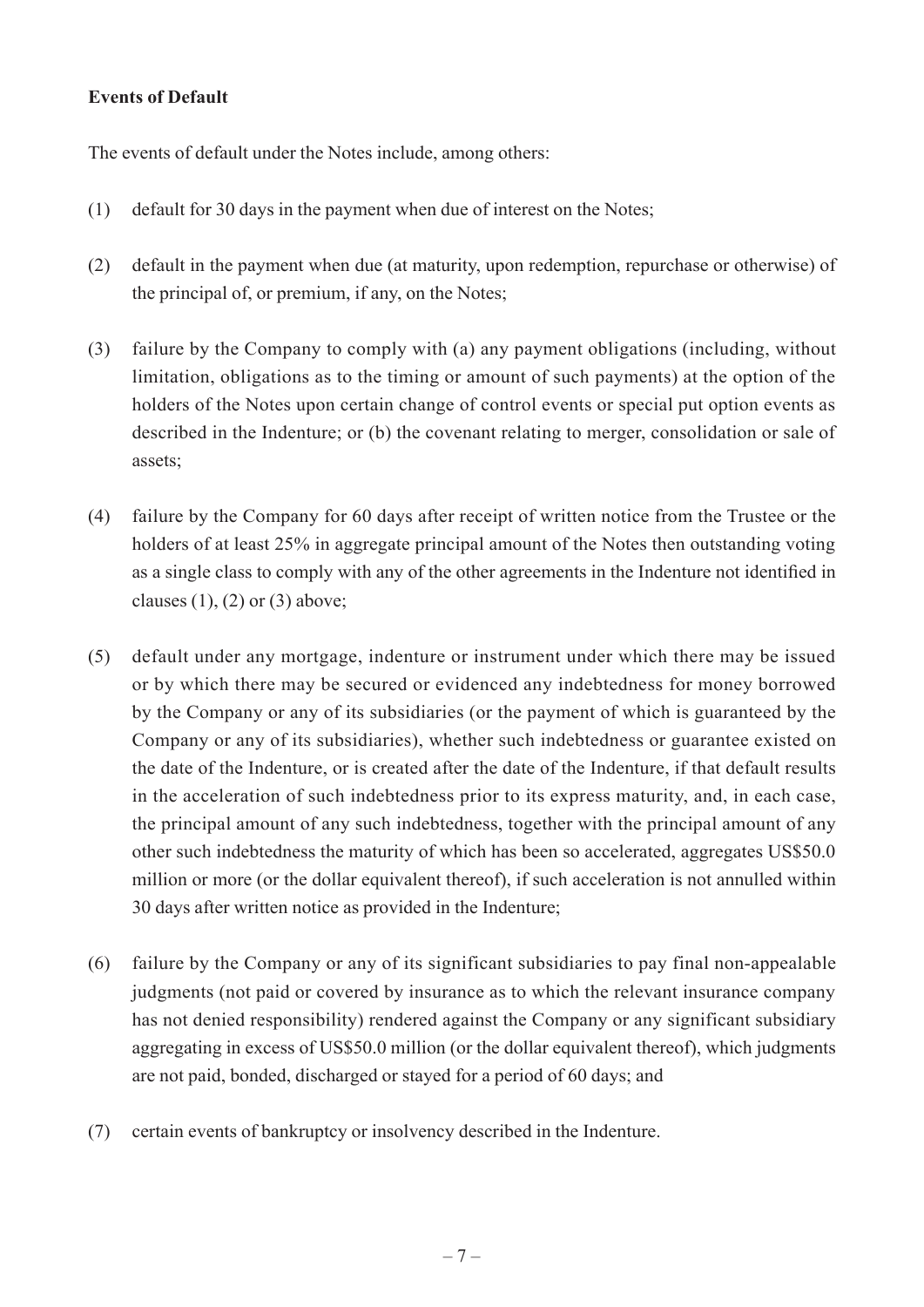#### **LISTING OF THE NOTES**

The Company proposes to seek a listing of the Notes on the Stock Exchange by way of debt issue to Professional Investors only and has received an eligibility letter from the Stock Exchange for the listing of the Notes. Admission of the Notes to the Stock Exchange and quotation of any Notes on the Stock Exchange is not to be taken as an indication of the merits of the Company, the Group or the Notes.

#### **USE OF PROCEEDS AND REASONS FOR THE PROPOSED NOTES ISSUE**

The Company estimates that the net proceeds from the offering of the Notes will be approximately HK\$5,743 million, or US\$741 million, after deducting the original issue discounts of the Initial Purchasers and other estimated offering expenses payable by the Company. The Company intends to use the net proceeds from the offering of the Notes to repay a portion of the amounts outstanding under the Revolving Credit Facility and for general corporate purposes.

As of December 31, 2020, the Company had cash and cash equivalents of HK\$2.6 billion (approximately US\$340 million). The Company also had available capacity of HK\$6.0 billion (approximately US\$774 million) under the Revolving Credit Facility and the Second Revolving Credit Facility as of February 26, 2021.

The Directors (including the independent non-executive Directors) believe that the Proposed Notes Issue represents a good opportunity to raise additional funds for the Company and is in the interest of the Company and shareholders of the Company as a whole.

#### **INFORMATION ABOUT THE COMPANY**

The Company is a leading developer, owner and operator of two integrated casino, hotel and entertainment resorts in Macau, MGM Macau and MGM Cotai, where it offers high-quality gaming, hospitality and entertainment experiences. MGM Grand Paradise Limited, the Company's subsidiary, holds one of the six gaming concessions or subconcessions permitted by the Macau government to operate casinos or gaming areas in Macau.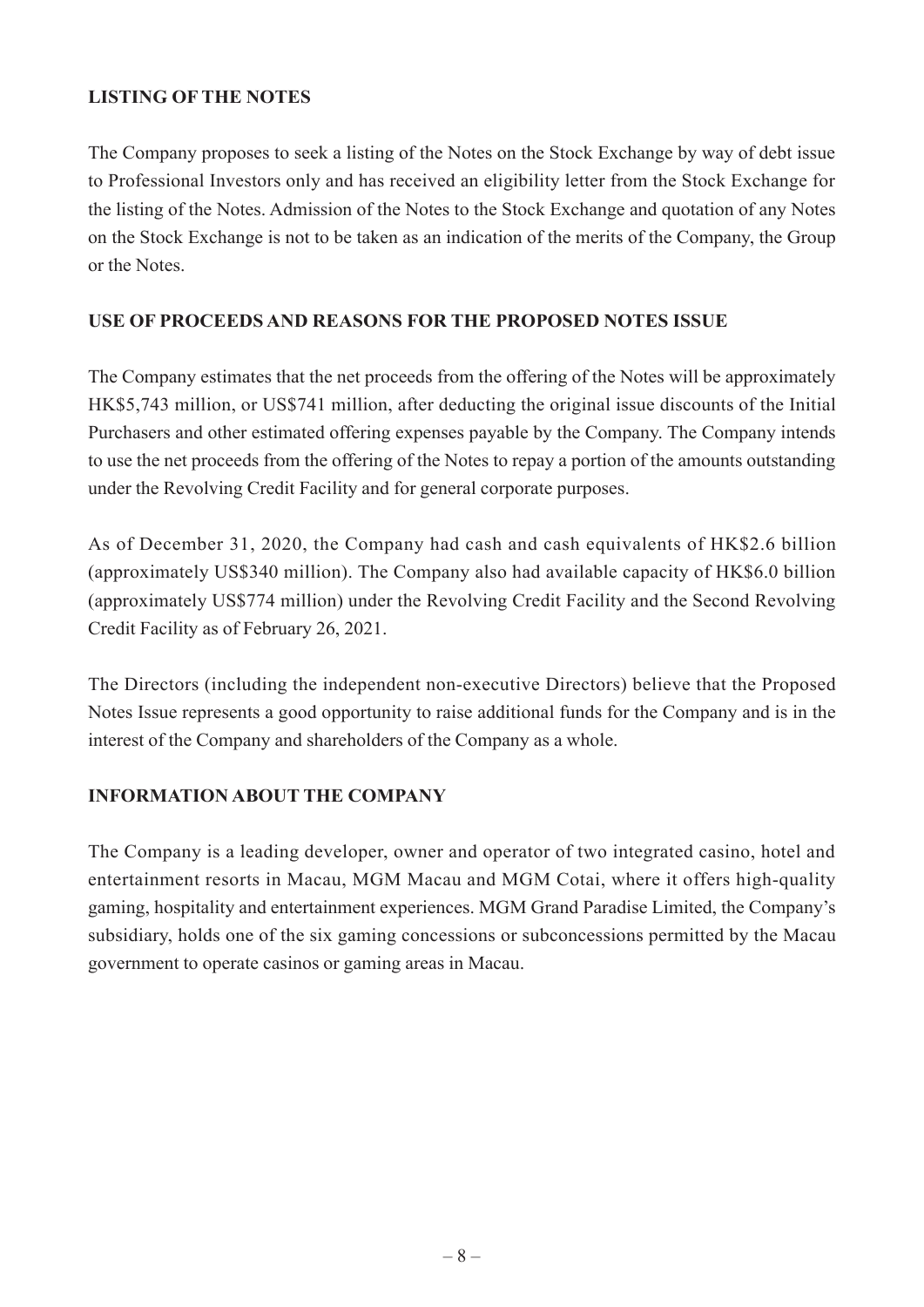#### **GENERAL**

Completion of the obligations of the parties to the Purchase Agreement is subject to the fulfilment, or waiver, of the conditions precedent set out therein. In addition, the Purchase Agreement may be terminated under certain circumstances set out therein.

**As the obligations of the parties to the Purchase Agreement may or may not proceed to completion, shareholders and investors of the Company are reminded to exercise caution when dealing in the securities of the Company.**

#### **DEFINITIONS**

In this announcement, unless the context otherwise requires, the following expressions have the following meanings:

| "Board"            | the board of Directors                                                                                                                                                                                                                                                                                                                                                                                                                                                                                                                                                                                                                                                                                         |
|--------------------|----------------------------------------------------------------------------------------------------------------------------------------------------------------------------------------------------------------------------------------------------------------------------------------------------------------------------------------------------------------------------------------------------------------------------------------------------------------------------------------------------------------------------------------------------------------------------------------------------------------------------------------------------------------------------------------------------------------|
| "Company"          | MGM China Holdings Limited, a company incorporated in the<br>Cayman Islands with limited liability, the shares of which are<br>listed on the Main Board of the Stock Exchange                                                                                                                                                                                                                                                                                                                                                                                                                                                                                                                                  |
| "Director(s)"      | the directors of the Company                                                                                                                                                                                                                                                                                                                                                                                                                                                                                                                                                                                                                                                                                   |
| "Existing Notes"   | the Company's outstanding 5.375% senior notes due 2024,<br>5.25% senior notes due 2025 and 5.875% senior notes due 2026                                                                                                                                                                                                                                                                                                                                                                                                                                                                                                                                                                                        |
| "Gaming Authority" | means any agency, authority, board, bureau, commission,<br>department, office or instrumentality of any nature whatsoever<br>of any national or foreign government, any state, province or<br>city or other political subdivision or otherwise, whether on the<br>date of the Indenture or thereafter in existence, including the<br>Government of the Macau Special Administrative Region and<br>any other applicable gaming regulatory authority or agency, in<br>each case, with authority to regulate the sale or distribution of<br>liquor or any gaming operation (or proposed gaming operation)<br>owned, managed or operated by the Company or its affiliates,<br>including MGM Grand Paradise Limited |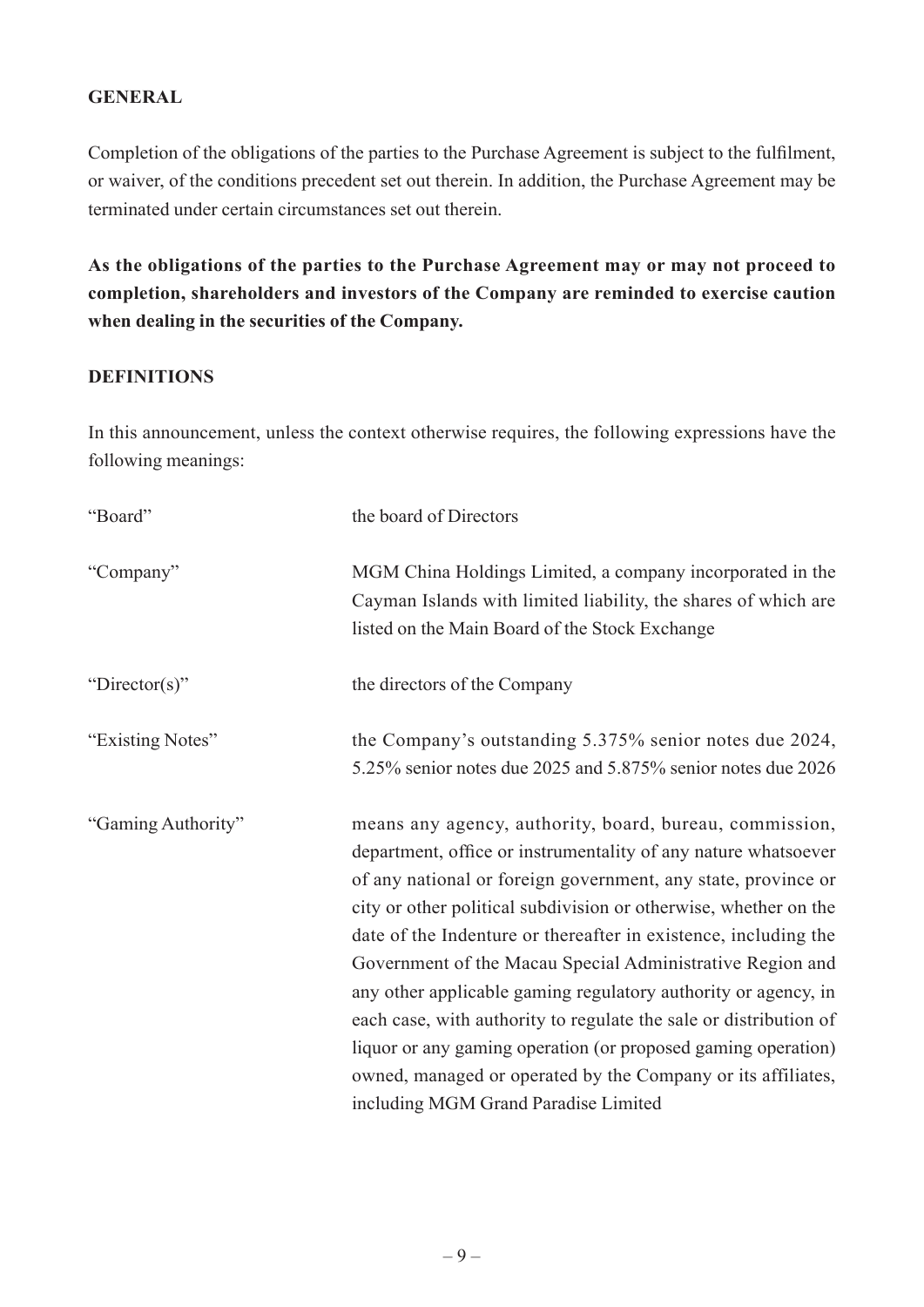| "Group"                  | the Company and its subsidiaries from time to time                                                                                                                                                                                                                                                                                                                                                                                                                                                                                                                                              |
|--------------------------|-------------------------------------------------------------------------------------------------------------------------------------------------------------------------------------------------------------------------------------------------------------------------------------------------------------------------------------------------------------------------------------------------------------------------------------------------------------------------------------------------------------------------------------------------------------------------------------------------|
| "HK\$"                   | Hong Kong dollars, the lawful currency of Hong Kong                                                                                                                                                                                                                                                                                                                                                                                                                                                                                                                                             |
| "Hong Kong"              | the Hong Kong Special Administrative Region of the PRC                                                                                                                                                                                                                                                                                                                                                                                                                                                                                                                                          |
| "Indenture"              | the agreement between the Company and the Trustee that<br>specifies the terms of the Notes including the interest rate and<br>maturity date                                                                                                                                                                                                                                                                                                                                                                                                                                                     |
| "Initial Purchasers"     | means BofA Securities, Inc., Bank of China Limited, Macau<br>Branch, Industrial and Commercial Bank of China (Macau)<br>Limited, Bank of Communications Co., Ltd. Macau Branch,<br>BNP Paribas, SMBC Nikko Securities America, Inc., UBS AG<br>Hong Kong Branch, Barclays Capital Inc., Banco Nacional<br>Ultramarino, SA, Deutsche Bank AG, Singapore Branch,<br>J.P. Morgan Securities plc, Scotia Capital (USA) Inc., China<br>Construction Bank Corporation, Macau Branch, China<br>International Capital Corporation Hong Kong Securities<br>Limited and Union Gaming Securities Asia Ltd. |
| "Listing Rules"          | the Rules Governing the Listing of Securities on the Stock<br>Exchange                                                                                                                                                                                                                                                                                                                                                                                                                                                                                                                          |
| "Macau"                  | the Macau Special Administrative Region of the PRC                                                                                                                                                                                                                                                                                                                                                                                                                                                                                                                                              |
| "Notes"                  | the US\$750 million 4.75% senior unsecured notes due February<br>1, 2027 to be issued by the Company                                                                                                                                                                                                                                                                                                                                                                                                                                                                                            |
| "PRC"                    | the People's Republic of China                                                                                                                                                                                                                                                                                                                                                                                                                                                                                                                                                                  |
| "Professional Investors" | means (1) for persons in Hong Kong, professional investors<br>as defined in Part 1 of Schedule 1 to the SFO (including those<br>prescribed under section 397 of the SFO) and (2) for persons<br>outside Hong Kong, a person to whom securities may be sold<br>in accordance with a relevant exemption from public offer<br>regulations in that jurisdiction                                                                                                                                                                                                                                     |
| "Proposed Notes Issue"   | the proposed issue of the Notes                                                                                                                                                                                                                                                                                                                                                                                                                                                                                                                                                                 |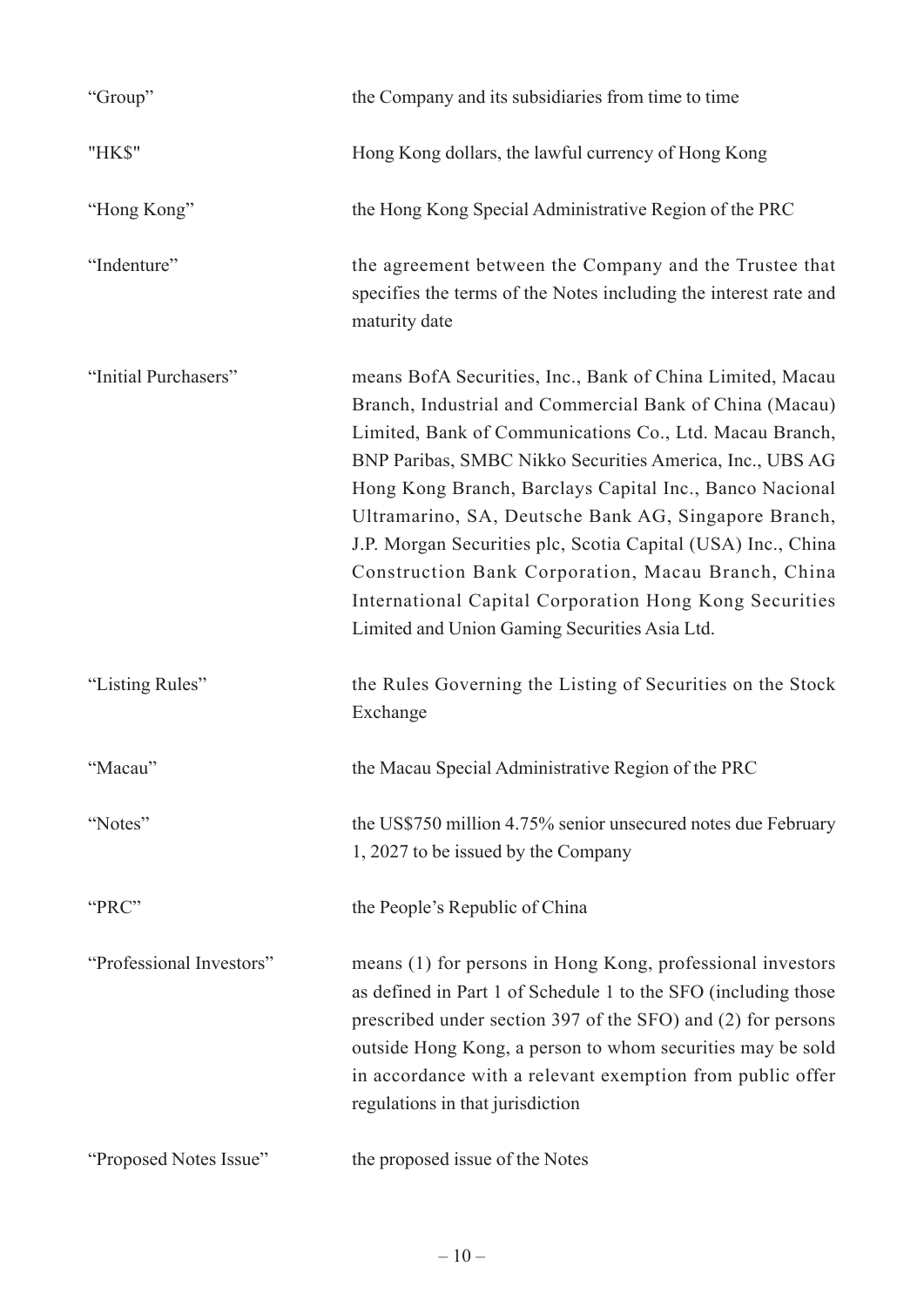| "Purchase Agreement"                   | the purchase agreement dated March 25, 2021 (New York<br>time) entered into between the Representatives, the other Initial<br>Purchasers and the Company in relation to the Proposed Notes<br>Issue                                                                                                                                                                                                                                                                                                                                                                                                                                                                                                                 |
|----------------------------------------|---------------------------------------------------------------------------------------------------------------------------------------------------------------------------------------------------------------------------------------------------------------------------------------------------------------------------------------------------------------------------------------------------------------------------------------------------------------------------------------------------------------------------------------------------------------------------------------------------------------------------------------------------------------------------------------------------------------------|
| "Representatives"                      | BofA Securities, Inc., Bank of China Limited, Macau Branch<br>and Industrial and Commercial Bank of China (Macau)<br>Limited, as representatives of the Initial Purchasers                                                                                                                                                                                                                                                                                                                                                                                                                                                                                                                                          |
| "Revolving Credit Facility"            | the revolving credit facility dated August 12, 2019 entered<br>into between the Company and certain lenders, pursuant to<br>which the lenders agreed to make available to the Company an<br>unsecured revolving credit facility in an aggregate amount of<br>HK\$9.75 billion (approximately US\$1.3 billion) with a final<br>maturity date on May 15, 2024, as amended and modified from<br>time to time                                                                                                                                                                                                                                                                                                           |
| "Second Revolving Credit"<br>Facility" | the second revolving credit facility dated May 26, 2020 entered<br>into between the Company and certain lenders, pursuant to<br>which the lenders agreed to make available to the Company an<br>unsecured revolving credit facility with a final maturity date<br>on May 15, 2024, in an initial aggregate amount of HK\$2.34<br>billion (approximately US\$301.8 million), increased to<br>HK\$3.12 billion (approximately US\$402.4 million) on June<br>29, 2020, and with an increase option pursuant to which the<br>Company may increase the amount of the facility to up to<br>HK\$3.9 billion (approximately US\$503.0 million), subject to<br>certain conditions, as amended and modified from time to time |
| "SFO"                                  | Securities and Futures Ordinance (Chapter 571 of the Laws of<br>Hong Kong)                                                                                                                                                                                                                                                                                                                                                                                                                                                                                                                                                                                                                                          |
| "Significant Subsidiary"               | means any subsidiary that (a) contributed at least 10% of the<br>Company's and its subsidiaries' total consolidated income from<br>continuing operations before income taxes and extraordinary<br>items for the most recently ended fiscal year of the Company<br>or (b) owned at least 10% of total assets as of the last day of the<br>most recently ended fiscal year of the Company                                                                                                                                                                                                                                                                                                                             |